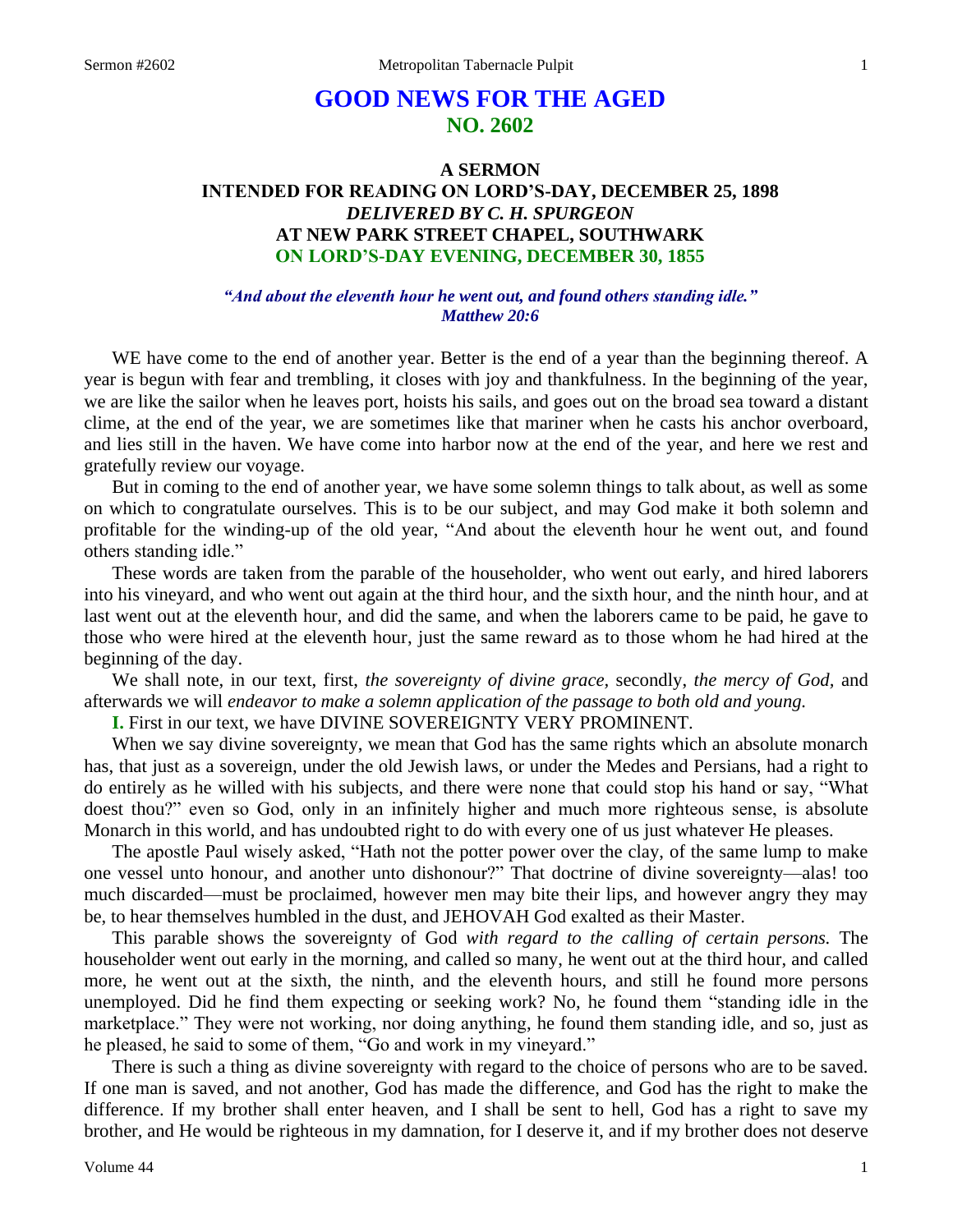to be saved—as he does not—yet God has a right to give salvation to him, and to withhold it from me, if so it pleases Him.

My soul falls down in abject submission at His feet, I have no rights when I come before the Almighty, I have no claims on Him, I have so sinned and so erred, that if He had sent my soul to hell, I should have richly deserved it. God has a right to do as He wills with His creatures, and He exhibits this right in His choice of those whom He calls to work in His vineyard.

But again, divine sovereignty is exhibited *in the time when the householder called his people.* Some were called early in the morning, some at the third hour, some at the sixth, some at the ninth, some at the eleventh. The man who was called at the eleventh hour did not grumble and say, "Why did you not call me in the morning?" The man who was called in the morning, though it is said that he afterwards murmured because he did not have more pay than the last who were hired, yet if he had been in his right mind, would have been thankful to the householder that he had given him the honor of working in his vineyard, and had called him so early into it.

It is a mercy to be effectually called by grace at any time, and we must not dictate to God when He shall give us His grace. God exercises His sovereignty in calling and converting sinners when He pleases. We have some in our churches who have been Christians ever since they were four or five years of age, and others who were not converted until they were sixty or seventy. God calls His people out of the world, and from the service of sin and Satan, at all periods of life, and thus He exhibits His divine sovereignty in saving men just when He pleases.

How often have I heard legal preachers assert that, if a man is not saved before he is thirty, it is not likely that he will be saved at all, and that, if a man has attended the house of God for thirty years, and is not saved, there is just a possibility, but hardly a probability, that He ever will be saved. That is all nonsense or something worse, because God is God, He saves whom He will, and He saves them when He wills.

Our Lord said to Nicodemus, "The wind bloweth where it listeth, and thou hearest the sound thereof, but canst not tell whence it cometh, and whither it goeth: so is every one that is born of the Spirit." God is just as able to convert a man with grey hairs on his head as He is to convert a man of thirty, there is no difference. We all stand before Him as sinners, and if He pleases to save a grey-headed man, He can do so.

Men talk in the way I mentioned just now in order to stir up the young to seek Christ, but they little know that, while such language has little or no effect upon the young, on the other hand it often depresses the spirits of the old, and makes them think, "Surely, then, our hour of mercy is passed, and we cannot be saved." And yet these same preachers quote Dr. Watts and say—

> *"Life is the time to serve the Lord, The time to insure the great reward; And while the lamp holds out to burn, The vilest sinner may return.*

*"Life is the hour that God has given To escape from hell, and fly to heaven; The day of grace and mortals may Secure the blessings of the day."*

Yes, beloved, as long as a man is living in this world, and I also am living, I will preach the Gospel to him, and if I could find "the wandering Jew"—if such a being ever existed—and he were nearly two thousand years of age, I would still preach the Gospel even to him, and if he trusted Christ as his Savior, he would find mercy and salvation.

So, divine sovereignty shows itself, first, in the calling of certain persons, and next, in the time when those persons are called.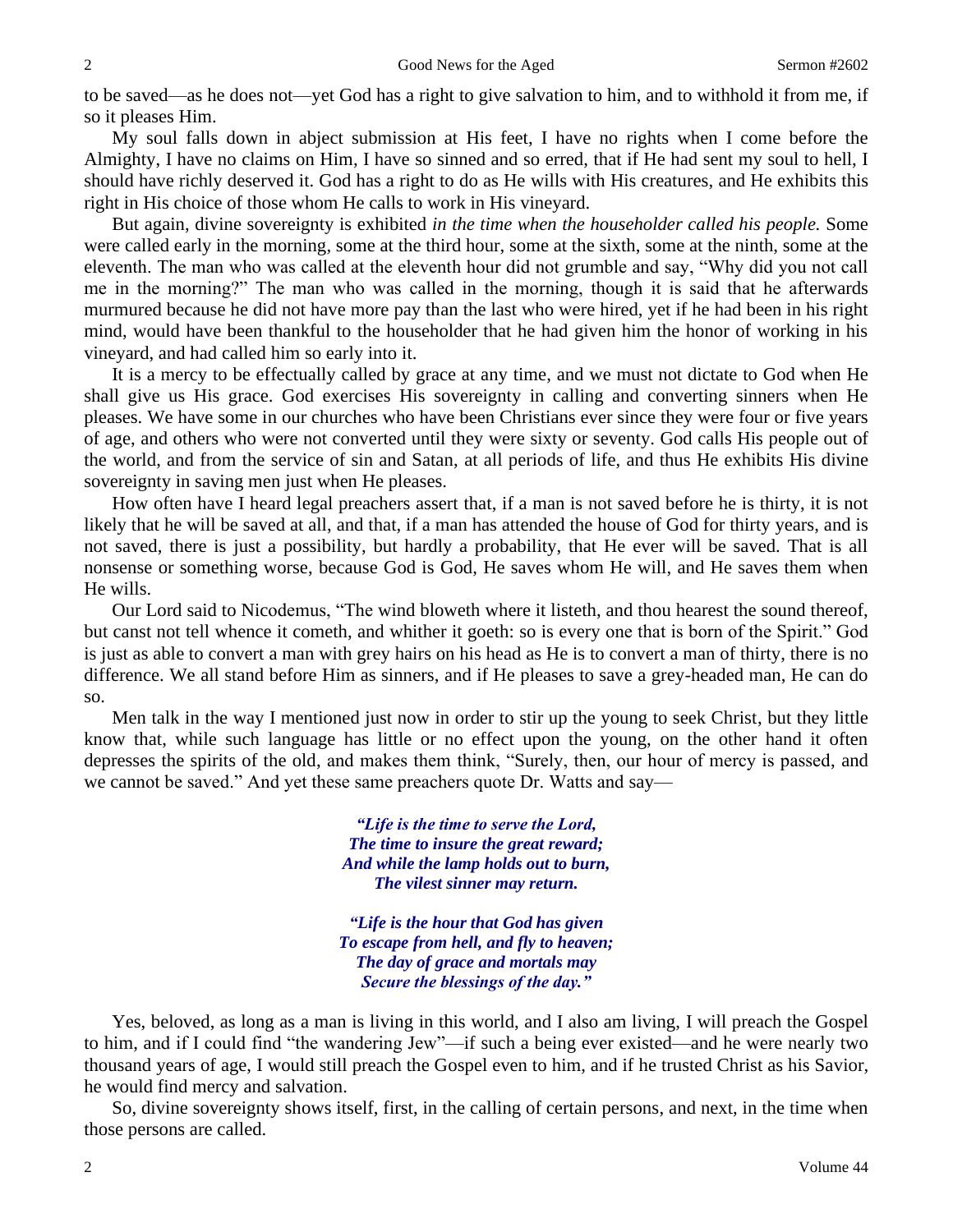#### Sermon #2602 Good News for the Aged 3

And once again, there will be divine sovereignty *in the ultimate reward of those who are called.* The householder gave to every man a penny. The one who was hired at the eleventh hour came in fresh to his work, and did just a little hoeing, or digging, or pruning, or something of that sort, and there was a penny for him. In comes another man, who wipes the sweat from his brow and says, "Ah! I have been hard at work these twelve hours," and there was a penny for him, neither more nor less for one or the other, a penny for each one who came to work in the vineyard.

Thus God shows His sovereignty in His distribution of rewards. When some of the laborers murmured against the good man of the house, he answered one of them and said, "Friend, I do thee no wrong; didst not thou agree with me for a penny? Take what is thine, and go thy way: I will give unto this last, even as unto thee. Is it not lawful for me to do what I will with my own? Is thine eye evil, because I am good? So the last shall be first, and the first last: for many be called, but few chosen." Those who came last received just as much as those who came first.

I am not quite sure whether that doctrine is true, which is called the doctrine of degrees of glory. I have heard it preached very frequently, but I never yet saw any Scripture warrant to back it up. The text that the advocates of this doctrine usually bring forward is the passage, "One star differeth from another star in glory."

But anyone who can read English, and who turns to that passage, will see that the apostle is not speaking of degrees of glory in heaven, but of different kinds of glories in the *sidereal* heavens, and besides, stars may differ without varying in degree of glory, for one may be red, another green, a third yellow, and yet all may be alike bright, even so, though all the saints will differ in some respects, I do not see why there should necessarily be degrees of glory.

There may be degrees of glory, but so far as I can judge by reading the Scripture, I cannot see the slightest evidence to prove the doctrine to be true.

What is the glory of a saint? Is it not Christ's righteousness? And shall I, the least of all saints, have less of Christ's righteousness than the greatest? Is not the glory of the saint the love of his Master? And will my Master love a poor old woman, who lived up three pairs of stairs, and died without ever having been heard of, less than He loves the most popular minister? Ah! beloved, there are degrees of grace here, but we know not that there will be any degrees of glory.

Why should a poor creature, lying on a sick bed, who for years has trusted in her Savior, have less glory than another, who has been allowed to toil in His service? Why, it is an honor for us to be busy in good works here, and we do not want to be honored for honor, and because God has given us a little more honor here, to have an eternal difference made between us and others of His people.

No, beloved, every man who worked in the vineyard had a penny, and every saint will, in God's own time, be in heaven, he will be with Christ, and like Christ. How can he be more one with Christ than another is? All believers are blood-washed, all are equally justified, all shall be equally sanctified, and as their persons shall be all pure, so do we believe that their heaven will be equal, or if not, Scripture certainly gives no countenance to the idea of degrees of glory.

In this matter of eternal rewards, God will display His sovereignty. There shall be some old man, who has lived to be ninety, and who was saved only in the last year of his life, and when he enters heaven, he will sit as much beside Christ as one like Timothy, who was called in his early youth, preached the Gospel during a long course of usefulness, and died with honors on his head.

There shall be a poor wretched sinner, like the thief who was saved when he hung upon the cross, and he will sing as sweet, and as loud, and as strong as the apostle Paul, or the apostle Peter, "for there is no difference between the Jew and the Greek"—between one man and another—"for the same Lord over all is rich unto all that call upon Him." Thus He displays His sovereignty in choosing the persons who shall be saved, in selecting the time when they shall be saved, and in their ultimate reward.

**II.** This brings us to consider THE GREAT MERCY OF GOD EXHIBITED IN HIS SOVEREIGNTY.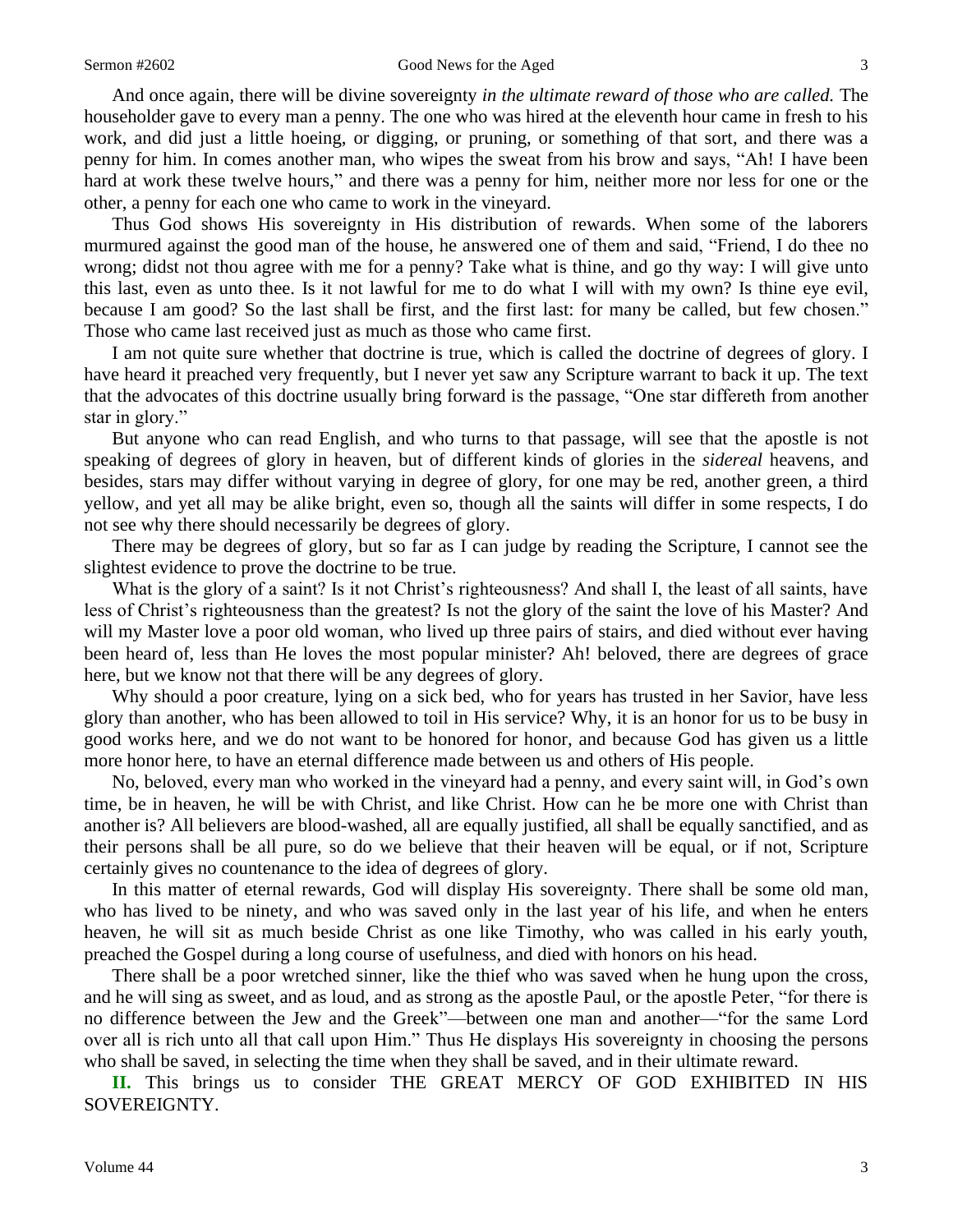This householder went out to hire men for his vineyard, because he needed them, did he not? Yes, but God does not go to hire men, and bring them into His vineyard because He needs them. There is not a man in this world that God could not do without. "Oh!" you hear persons say sometimes, "suppose Mr. So-and-so were to die, what would the church do?" Why! do as it did before—live on its God, for—

### *"When all created streams are dry, His fullness is the same."*

And when He calls any of His servants away, He can work out His eternal purposes quite as well without us as He does with us. The householder in the parable needed men, but God is altogether independent of them, and herein is the mercy of God manifested, that He goes out to find men to come into His vineyard when He positively can do without them. Does He need any of us?

What! He who guides the stars, and keeps them revolving in their orbits by the motions of His fingers, does He need an insignificant atom like one of ourselves to serve Him? What! He whom all the hosts of angels do worship, and before whose throne the cherubim do veil their faces with their wings, does He need a tiny creature like man to give Him homage and reverence?

If He did need men, He could soon create as many mighty kings and princes as He pleased to wait upon Him, and He could have crowned heads to bow before His footstool, and emperors to conduct Him through the world in triumph. But He needs not men, He can do without them if He pleases.

O ye stars! you are bright, but you are not the lamps which light the way of God, He needs you not. O sun! you are bright, but your heat warms not JEHOVAH. O earth! you are beautiful, but your beauty is not needed to gladden His heart, God is glad enough without you. O ye lightnings! Though you write His name in fire upon the midnight darkness, He needs not your brightness.

And thou, wild ocean! you are mighty, but though you hymn His deep praise in your solemn chorus, your storms do not add to His glory. Ye winds! though you attend the march of God across the pathless ocean;—ye thunders! though you utter God's voice in terrible majesty, and track the onward progress of the God of armies, He needs you not. He is great without you, great beyond you, great above you, and as He needs *you* not, He needs *us* not.

Then look at the mercy of God, *to come after any of us,* to come after me, to come after you, my sister, my brother. Admire His grace. Look at the householder in this parable, He comes early in the morning, He comes late in the evening, and he comes many times between. In like manner, God is untiring in His mercy. The householder rose up early to go out and find some men to work in his vineyard, so does God. How early He goes to some!

Blessed be His dear name, there were some of us who were lit to our slumbers, while we were young, by the lamps of the sanctuary. We can recollect when in our midnight watches, like young Samuel of old, the Lord called, "Samuel! Samuel!" and we answered, "Here am I, Lord." Oh! we can remember when our grandmother Lois, and our mother Eunice, taught us out of the Scriptures, when we were dandled on the lap of piety, when the breath of sacred song was breathed by us, and an atmosphere laden with the perfume of heaven was always around us, we inhaled it even from our infancy.

Ah! hear this, you sons of grace, God came to some of you very early, but beloved, He does not get tired. He came for some early in the morning, and they would not go, He came after them in the preaching of the Gospel, and they spurned all that the minister said, but when God is determined to save, He does not tire, but continues seeking even to the eleventh hour.

And now, O ye grey-headed men, God has come after some of you! All your coming to God's sanctuary from your earliest days have been of little or no avail hitherto, yet now, I beseech you, consider that He comes to you even at this eleventh hour, for the Lord's mercy is untiring, His grace is immutable. Having set His heart upon a man, if He does not come at the first hour, He shall come some time or other, divine mercy will sweetly dispose Him to come.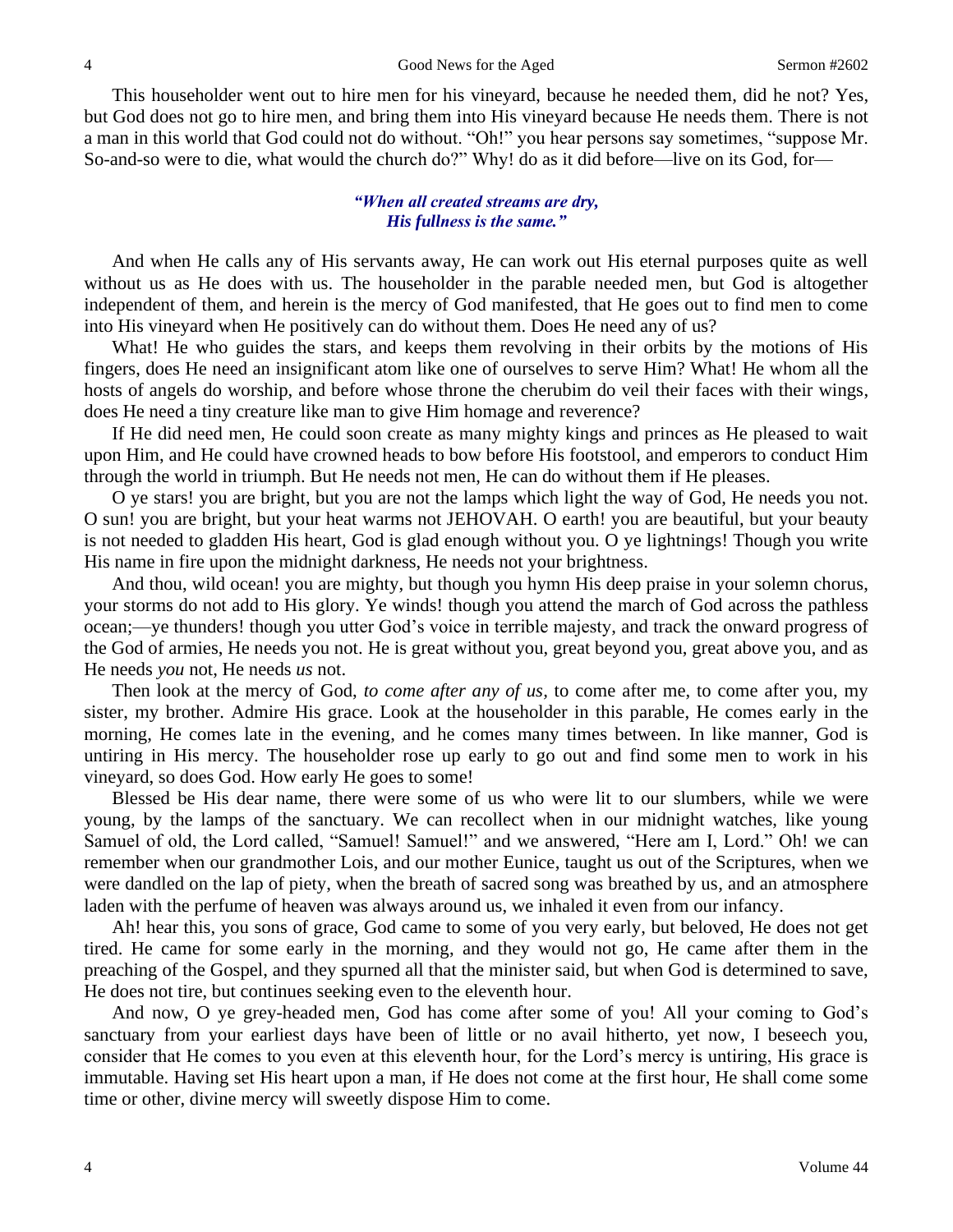#### Sermon #2602 Good News for the Aged 5

Blessed be the name of our God, there have been some who have come into our churches who would not have been taken into any army in the whole world, for they were made, by old age, too feeble to fight. Their eyes had begun to be dim, Father Time had written his name on their brows, their hair had become blanched and whitened, and they came leaning on their staff to tell us what they knew of the Lord's redeeming love. Some of the sweetest tales I have ever heard have been told me by grey-headed sinners, saved in their after days, just when they were trembling on the borders of the grave.

Do you think you see such a scene? The poor old sinner is tottering along, another minute he will be in hell. Hear the voice of God, "Gabriel, stop that man! One more step, and he will be in the pit!" Down flies Gabriel, catches him in his arms, and stops him for a moment, while the Holy Ghost whispers to him, "Flee from the wrath to come!" And starting backward, he looks at the pit wherein he had almost fallen, and he hears hollow time sinking down into eternity, yet he is saved.

Surely, there will not be any man in heaven who will bless God more than the grey-headed man who is called at the eleventh hour. Blessed be the name of God that such sinners are brought in, poor decrepit old creatures, past labor, and good for nothing, yet they are saved. Yea, even those who have worn themselves out in the service of Satan, God is willing to receive, the devil's hacks Christ will not cast away, they who have nothing left that is of any use in the world, Jesus Christ graciously receives at the eleventh hour. He says to them, as the householder said to the men in the marketplace, "Why stand ye here all the day idle?"

Do you not, beloved, admire the stupendous, amazing, astonishing grace of God, which thus reclaims men at the eleventh hour? There is a young man in a very poor position in life, you come to him and say, "Come to my house and be my son, I will wash you clean, I will give you warm raiment, I will make you rich." But he turns away, and does despite to your invitations, he insults you to your face, mocks at your friends, breaks your holy days, and thoroughly despises you. When you look at him again, he is beginning to enter middle age. You go to him and say, "Will you come to me now and be my son?" "No," he says, "I will not." Do you not think that by the time he was forty or fifty years old, you would be quite tired of him?

And suppose it possible that, when he was seventy or eighty years of age, he should come and knock at your door, and ask to be adopted as your son, would you not go to him and say, "What! you have the impudence to come now, while these forty, fifty, sixty years you have refused to accept my invitation! You vile ingrate, I will have nothing to do with you now, do you think I am going to have you now, when there is nothing left of you that is worth having? Go back to where you have been all these years, those you served when you were young, you may serve now that you are old! You had the pleasures of sin when you were young, go and have them now! It is a fine thing to make an almshouse of your religion, coming to me to take care of you when you are so old that you cannot take care of yourself, be off with you!"

You and I might act like that, but the Lord does not. He not only does not turn a grey-headed old sinner away, but He goes after him Himself, or else he would not come. Though He has sent His servants, and the man has rejected them time after time, He says, "He will not come unless I go after him Myself."

So He goes to the poor palsied man, who can be of no service to Him and says, "Come unto Me! Even you have I loved with an everlasting love, and I will save even you! You shall be delivered from going down to the pit, your eyes shall be saved from tears, and your feet from falling." There is divine sovereignty! There is unparalleled mercy!

**III.** Now may God help us while we ENDEAVOR TO MAKE A SOLEMN APPLICATION OF THIS SUBJECT, first, TO THE OLD!

It would be presumption in a young man to speak to the aged if he spoke to them simply as a young man, but as a preacher, I am God's ambassador, and if God has sent me, no man may despise my youth, nor is it to be considered in the least degree, nor do I consider it myself. I speak with the same authority that the most aged minister can command, for I have the same commission that he has, and he has no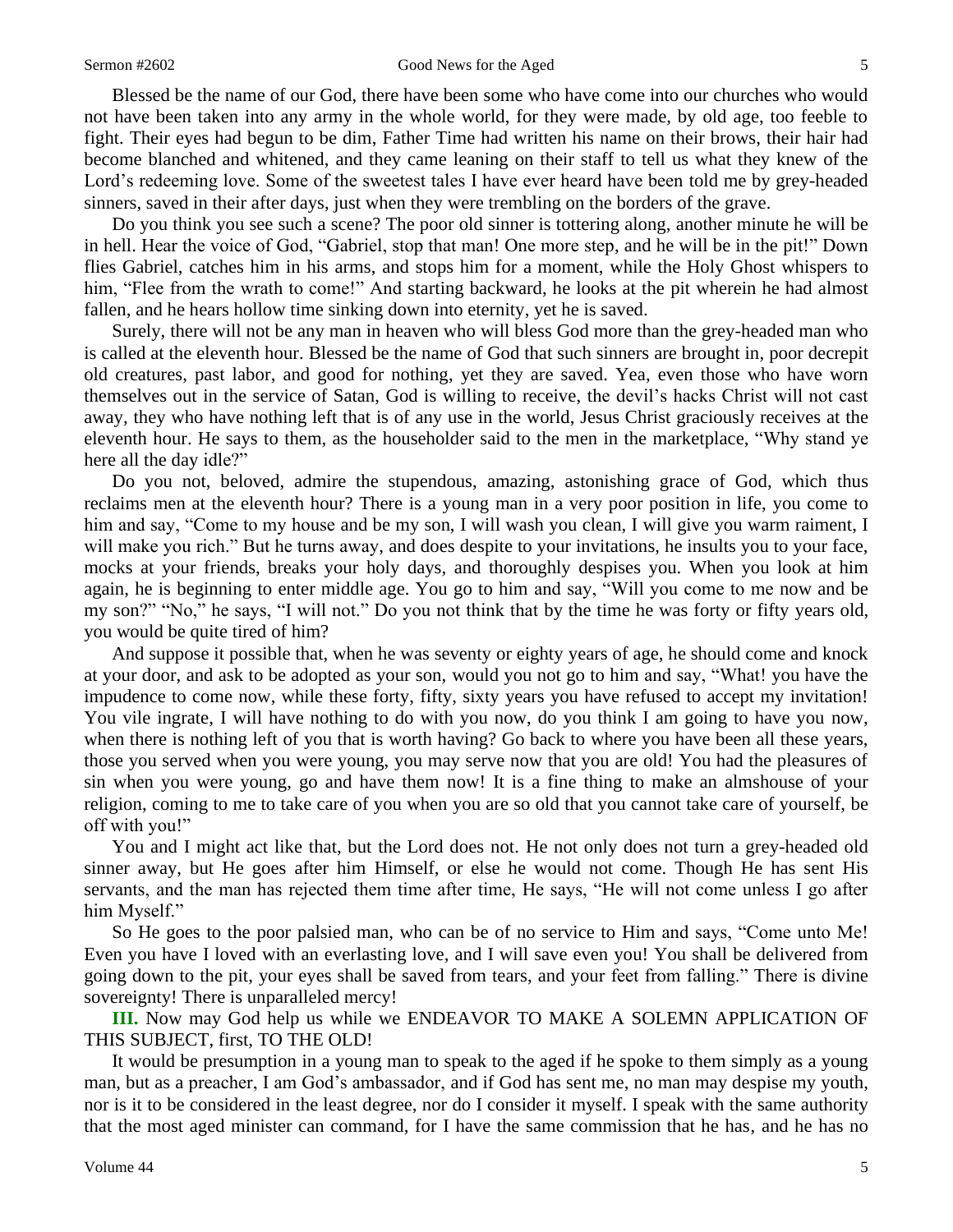better message than mine. Old man, come you here, and let me give you a solemn address, to warn you of the wrath to come.

Grey-headed man, I beseech you, first of all, *remember how many years you have wasted.* Look back upon your misspent life, and count your years over and over again. What say you of your sixty, seventy, perhaps eighty years? Your harvest is past, your summer is ended, and you are not saved. In your youth, oh, how much you might have done then! In your middle age, oh, how your vigor might have been spent in doing good to your fellows! Even some of your old age, how has it been misspent and misused! Weep, I beseech you, weep bitterly, let your cheeks, furrowed with the ravages of time, feel for a moment the solemn scalding tears of regret, because you have wasted all those years.

Remember also, that *you can never get them back again.* Long as you may live, you can never get one of them back, they have winged their way behind you, they are with the years beyond the flood, and though you toil now, you can never recover the time you have lost, it is gone beyond the hope of rescue. Could you count out at once the price of a kingly ransom, you could not have back again even an hour. Consider then, my aged friend, how much of your time has already run to waste, and how many years have rolled away, and you are still unsaved.

Consider next, *suppose you are saved now, what a very little you can do for God!* At the most, you can have but a few short years in which to serve the Lord. Death is at your gates, those gates are tottering beneath the battering-ram of age. Death is already besieging you, the walls of your town of Mansoul are shaking beneath the devastating engines of decay. In all probability, you have not more than a few years to live, and perhaps not more than a few months, or weeks, or even days, and then you must be gone the way of all flesh.

Consider too, O aged man, if you are put into the vineyard at this eleventh hour, *how little you can do for others!* You cannot preach the Gospel now, your eyes are, perhaps, too dim even to read God's Word to others, your voice has lost melody, the windows out of which lust once looked have become darkened, and you cannot hope that the fire of life shall light them up again. Consider how little you can do, even if you are saved now, how much less if your salvation be still postponed, and you are not delivered from sin for years to come! Consider what is gone, you hoary heads, and turn unto the Lord even now.

O aged sinner, *consider how much trouble has been lost upon you!* The vinedresser said of the barren fig tree, "I will dig about it, and dung it." How have you been dug about and dunged! Another hundred and four sermons you have heard during the past year, and yet you are unsaved. For fifty years, for sixty years, you have attended the sanctuary every Sabbath, yet as oil from a slab of marble, the Word has run off you. Thousands of sermons have left you as dead as ever, and myriads of warnings have all sunk, as it were, into the sea, like a pebble hurled into it, which is lost and gone.

In all your Sabbaths, you have secured no merchandise for heaven. You have toiled hard enough for this world, and now where is all that you have gained? You have put your treasures into a bag full of holes. You have "sown the wind," and you shall "reap the whirlwind," unless you do speedily repent, and seek the Lord.

Consider once more, old man, *how long and how much you have provoked your God.* Call to remembrance the sins of your youth. How often has that hand of yours, which now is quivering with death's touch, grasped the wineglass of the drunkard in your youth! Look back upon your manhood, has it not been devoted to Satan, and blackened with enormities of guilt?

And now, up to this time, you have still provoked your God to smite you. His long-suffering arm has not crushed you, and His mercy has kept back the sword of justice, but can you expect such gracious treatment as that much longer? Will God be merciful forever? Will He be kind throughout eternity? And if His mercy should fail, will not His justice make short work with your soul?

And yet, if that thought does not stir you up to repentance, consider once more, *if you should be unsaved, how horrible is the place appointed for you!* How fearful must be the doom which you shall receive! You are not a young sinner—he would be damned. You are an old sinner—how increasingly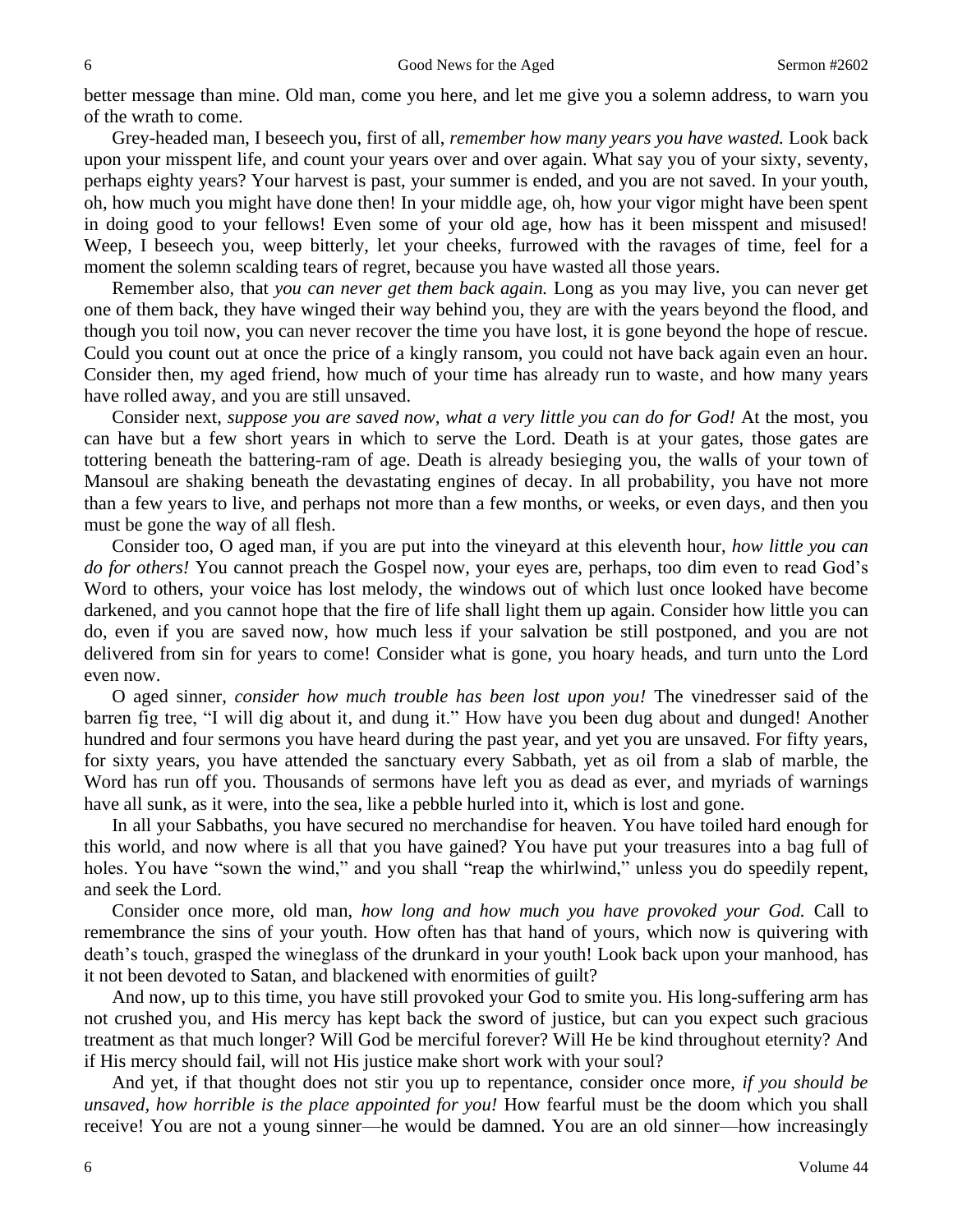awful must be your doom! You are not one who has sinned because of mere youthful passion, but you have sinned when passion has died away, and when prudence has taken possession of your soul, you have sinned when the heat and ebullition of youth have died, you have sinned, therefore, worse than a young man can have done.

O old man, may a child warn you? I am sure I love you with all my heart, and even now my young eyes weep for you. Have you never seen an old man led by a little child when he was blind? It may be that, though you are blind, a little child shall lead you to the Savior, it is a child who now speaks to you. O grey-headed man, would it not be to you an eternal source of misery if I, a youth, were saved, and you, who are aged, wert lost? Oh! when you see a young Christian, does not the tear run down your cheeks? When you see a child in grace, does the penitential sigh never start from your bosom?

I think if I were old like you, and saw some young child saved, I would wring my hands in misery and say, "O Lord, is such a child a Christian, and yet I am unsaved, I am unforgiven, I am still unpardoned?" Quake, quake, quake, O aged sinner! Be afraid, be afraid, be afraid, O unregenerate old man! Let your knees knock together, let your blood curdle in your veins, let your heart quiver, let your flesh be ready to creep at the thought that you will be lost, and that, as the Lord God liveth, there is but a step betwixt you and death—between you and hell!

But there are THE YOUNG, and they are perhaps, smiling and saying, "Ah! all that is good advice for old age, it is quite right that old people should be religious, but why should we think about such things yet? We have not come to our eleventh hour yet." What did you say, young man? "I said I had not come to my eleventh hour yet." What did you say? *Will you repeat that sentence?* No, you dare not, for you do not know when your eleventh hour may be. Does any man know which will be his eleventh hour? Does any one of you know how many more days you may have to live? I do not, and nor do you. Does any one of my friends conceive that the time of his death is a long way off?

Nay, beloved, there is such a thing as death in the chapel pew! The angel of death may be this moment coming in at that door, and flapping his black wings across this place, to find someone who is marked for destruction, and ere you shall have entered your house, your soul may have departed, and you may have gone from this stage of existence.

Consider then, I say, for you are all, if you are uncalled by grace, like the man in the eleventh hour, standing idle in the marketplace. Consider, if you are ever so young, have you not given too much time to Satan and the world already? I do not like the devil well enough to think that he ought to have the first twenty years of a man's life. Consider, young man, has not Satan had more than enough service from you? Will not the time past of your life suffice you to have wrought the will of the Gentiles in serving divers lusts and passions?

Do you think it will give you any comfort on your deathbed, to reflect that you were for many years living in sin, and not saved early? And do you not know that religion is so sweet that we might well seek it, even for its sweetness, if it were not necessary for our soul's security? Ah! you men of the eleventh hour, for such you all are, may our Master come to you even at this moment, and if He finds you idle, may He say, "Go ye also, and work in my vineyard"!

I will conclude with just a few words of encouragement to the oldest man and the oldest woman among us. Think not that you are beyond the pale of hope because you are aged. Do not believe Satan when he says to you, "Oh! you are too old a sinner to be saved." Tell him that he is a liar, and that he does not know anything about it, for there are none too old to be saved. God will have mercy on all those that come to Him. He takes no objection to youth, He takes no objection to old age. Hear this, you aged sinners! If you are now under a sense of sin, if you are desirous of being saved, there is mercy in the Lord Jesus even for you.

And O beloved friends, one and all of you, are you this night crying out for mercy? Are you desirous of pardon? Do you feel that life is short and death is sure? Do you know that, in a few short days, or months, or years, a few narrow boards shall hold your body and your soul shall have gone from it into eternity? Do you wish for a Guide across the trackless desert which leads to heaven or to hell? Do you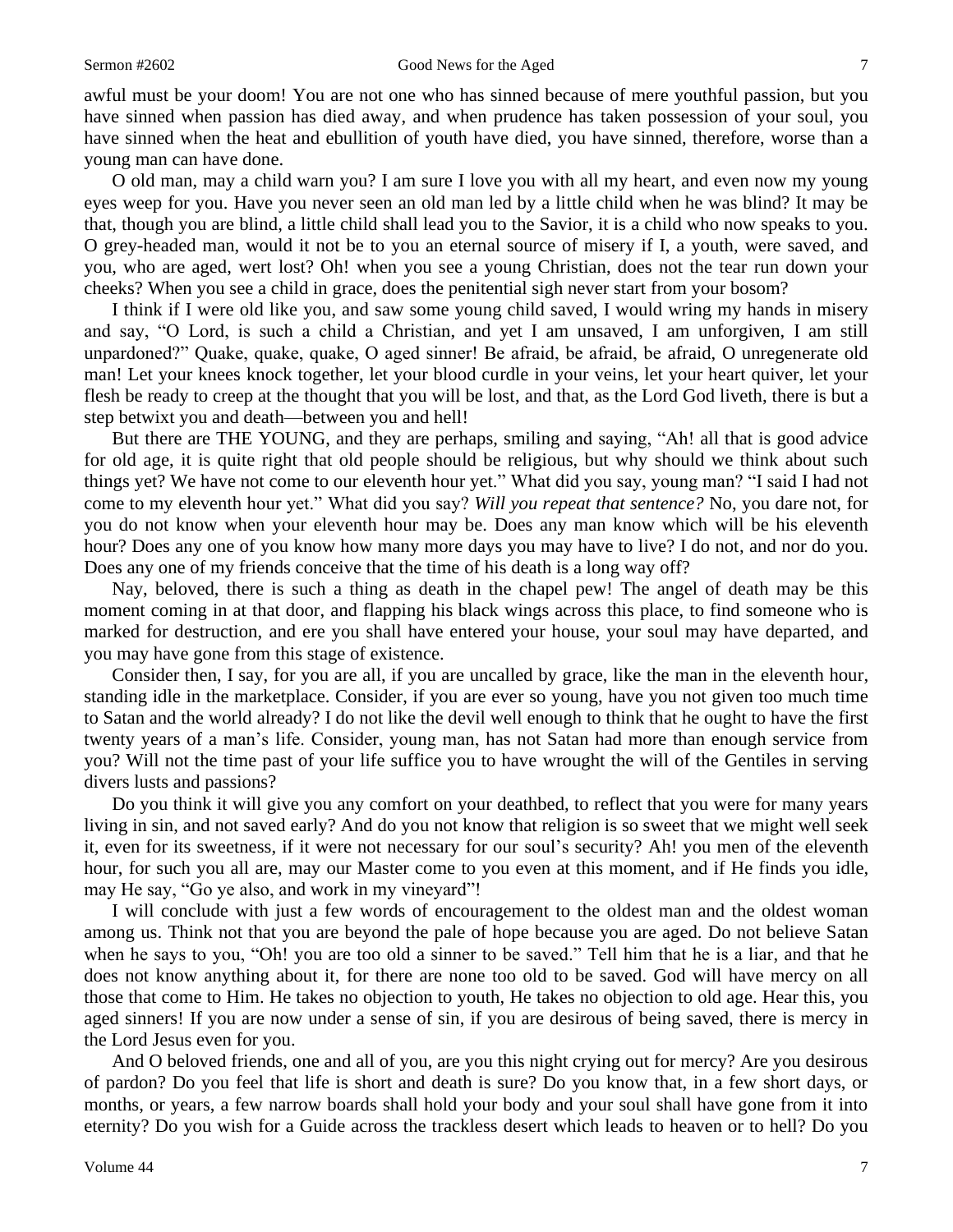want a Conductor to lead you into Paradise? Do you desire angelic wings to lift you up to the Celestial City? Do you seek for Christ's blood to cleanse you, for God's grace to sanctify you? Then there is mercy for you, there is mercy for all who feel their need of it, and ask the Lord for it. The viler the wretch, the welcomer here, the worse the character, the more reason he should go to the Lord Jesus.

It is free grace that we preach, and the vilest, most guilty, oldest, youngest sinner—anybody who feels his need of a Savior, is welcome to that Savior now. The Lord give you grace to seek Him! Remember that the least prayer will be heard, the weakest desire, the feeblest groan will be acknowledged in heaven, and little as you may think that you ever shall find mercy, you most assuredly shall, if you seek it through Christ.

Farewell! Adieu, old man! I know not who you are, but it was laid on my heart to seek you, and I have sought you. O poor old man, you are like one who once lost himself in a pine forest! The snow fell thickly around him, it was dark, damp, cold. The howling of the wolf could be heard by him in the distance, and he feared that during the darkness of the night, he should be consumed. There remained but one protection for him, and that was that he should light a fire, by which he might warm himself, and frighten away the wild beasts.

He gathered together the pinewood and the dry, sere leaves wherever he could find them, and he took out his matchbox. He tried to strike one match, but it was good for nothing. He tried another, and another, and another, and once he thought he had a light, and carefully held it in his fingers, seeking to bring it to the little kindling he had laid beneath his pile of wood, but it died out, to his bitter disappointment.

For some time, he kept on striking his matches, he did so carelessly at first, but as the number diminished, he struck each one more carefully, till he came to the last two. He struck the last but one, he put it under his pinewood, it flamed a moment, and then a gust of wind blew it out, and now he came to his last match. The wolf was howling, the wild wind was whistling, the snow was falling, the night was darkening, he feared that he must be there all night without a fire!

Already his stiff joints began to freeze, his fingers were well-nigh benumbed. You may guess how that man cowered on the earth, to strike, within the circle his frame might make, his last match. You may imagine how earnestly he put up his prayer to God, that he might succeed the last time. "O Lord, let this last match succeed," he cried. And anxiously did he look at it time after time, lest that too might fail. He strikes that match. On it depends his life, it is his all, yet he strikes it. Ah, glorious! the flame has caught. It blazes! He sits down and cheers himself. He is saved! He is saved! Or else the fire dies out, and the wolf devours him.

So, there is the grey-headed old man, he has his last match in the box. He has struck sixty-nine of them all to no effect, and now he has got to the seventieth. O God, if You do not strike the seventieth for him, he is lost forever! If You do not give him the light from heaven, fire from above, he must perish forever! God grant that that last match may succeed with you, O old man!

God bless you, dear Friends! A happy new year to every one of you! Many of them to those of you who are bound for heaven, and a new year in heaven to those whom God may take away before another year comes round! Adieu!

### **EXPOSITION BY C. H. SPURGEON**

### *MATTHEW 20:1-7*

(This exposition is reprinted from Mr. Spurgeon's last literary work, *The Gospel of the Kingdom.*  The sermon and exposition combined show the harmony between almost his earliest and his very latest proclamation of the Gospel).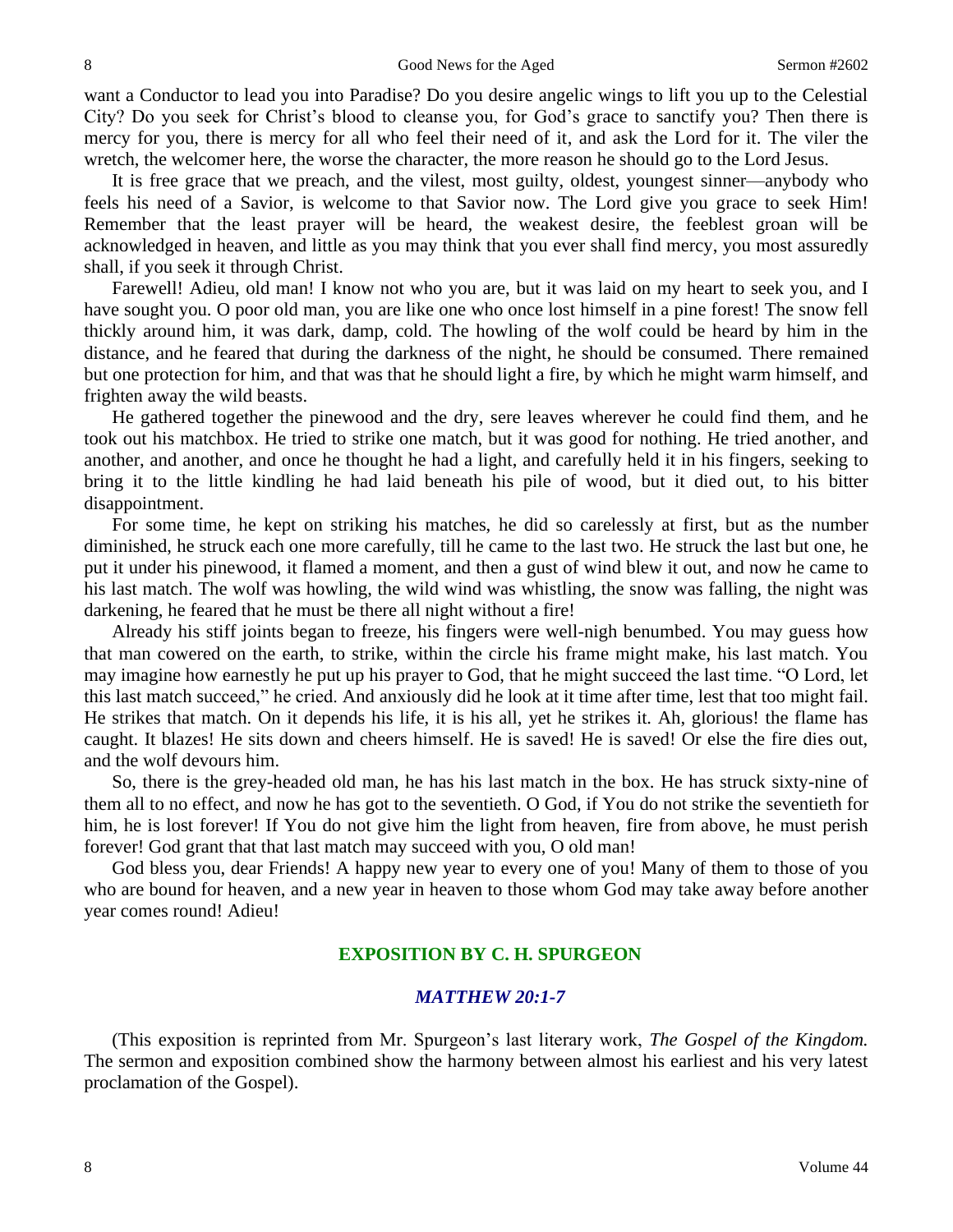**Verses 1-2.** *For the kingdom of heaven is like unto a man that is an householder, which went out early in the morning to hire labourers into his vineyard. And when he had agreed with the labourers for a penny a day, he sent them into his vineyard.*

The kingdom of heaven is all of grace, and so is the service connected with it. Let this be remembered in the exposition of this parable. The call to work, the ability, and the reward, are all on the principle of grace, and not upon that of merit. This was no common man that is a householder, and his going out to hire laborers into his vineyard was not after the usual manner of men, for they will have a full day's work for a full day's wage.

This householder considered the laborers rather than himself. He was up before the dew was gone from the grass, and found laborers, and sent them into the vineyard. It was a choice privilege to be allowed to begin holy service so early in the morning. They agreed with the householder, and went to work on his terms. They might well be content, since they were promised a full day's hire, and were sure to get it, a penny a day represented the usual and accepted wage. The householder and the laborers agreed upon the amount, and this is the point which has to be noted further on.

Young believers have a blessed prospect, they may well be happy to do good work, in a good place, for a good Master, and on good terms.

## **3-4.** *And he went out about the third hour, and saw others standing idle in the marketplace, and said unto them; Go ye also into the vineyard, and whatsoever is right I will give you. And they went their way.*

Hating indolence, and grieving that he saw others standing idle in the marketplace, he hired more workers about the third hour. They would work only three-quarters of a day, but it was for their good to cease from loafing at the street corner. These are like persons whose childhood is past, but who are not yet old. They are favored to have a good part of their day of life available for hallowed service.

To these the good householder said, "Go ye also into the vineyard, and whatsoever is right I will give you." He pointed to those already in the field, and said, "Go ye also," and he promised them not a definite sum, as he did those whom he first hired, but he said, "Whatsoever is right I will give you." They went their way to their labor, for they did not wish to remain idlers, and as right-minded men, they could not quarrel with the householder's agreement to give them whatsoever was right.

Oh, that those around us, who are in their rising manhood, would at once take up their tools, and begin to serve the great Lord!

#### **5***. Again he went out about the sixth and ninth hour, and did likewise.*

Had it been altogether and alone a business transaction, the householder would have waited to begin a new day, and would not have given a whole day's wage for a fraction of a day's work. The entire matter was alone of grace, and therefore, when half the day was gone, about the sixth hour, he called in laborers. Men of forty and fifty are bidden to enter the vineyard. Yes, and about the ninth hour, men were engaged. At sixty, the Lord calls a number by His grace! It is wrong to assert that men are not saved after forty, we know to the contrary, and could mention instances.

God, in the greatness of His love calls into His service men from whom the exuberance of useful vigor has departed, He accepts the waning hours of their day. He has work for the weak as well as for the strong. He allows none to labor for Him without the reward of grace, even though they have spent their best days in sin. This is no encouragement to procrastination, but it should induce old sinners to seek the Lord at once.

**6***-***7***. And about the eleventh hour he went out, and found others standing idle, and saith unto them, Why stand ye here all the day idle? They said unto him, Because no man hath hired us. He saith unto them, Go ye also into the vineyard; and whatsoever is right, that shall ye receive.*

The day was nearly over, only a single hour remained, yet about the eleventh hour he went out. The generous householder was willing to take on more workmen and give them hire, though the sun was going down. He found a group lingering at the loafers' corner—standing idle. He wished to clear the whole town of sluggards, so he said to them, "Why stand ye here all the day idle?"